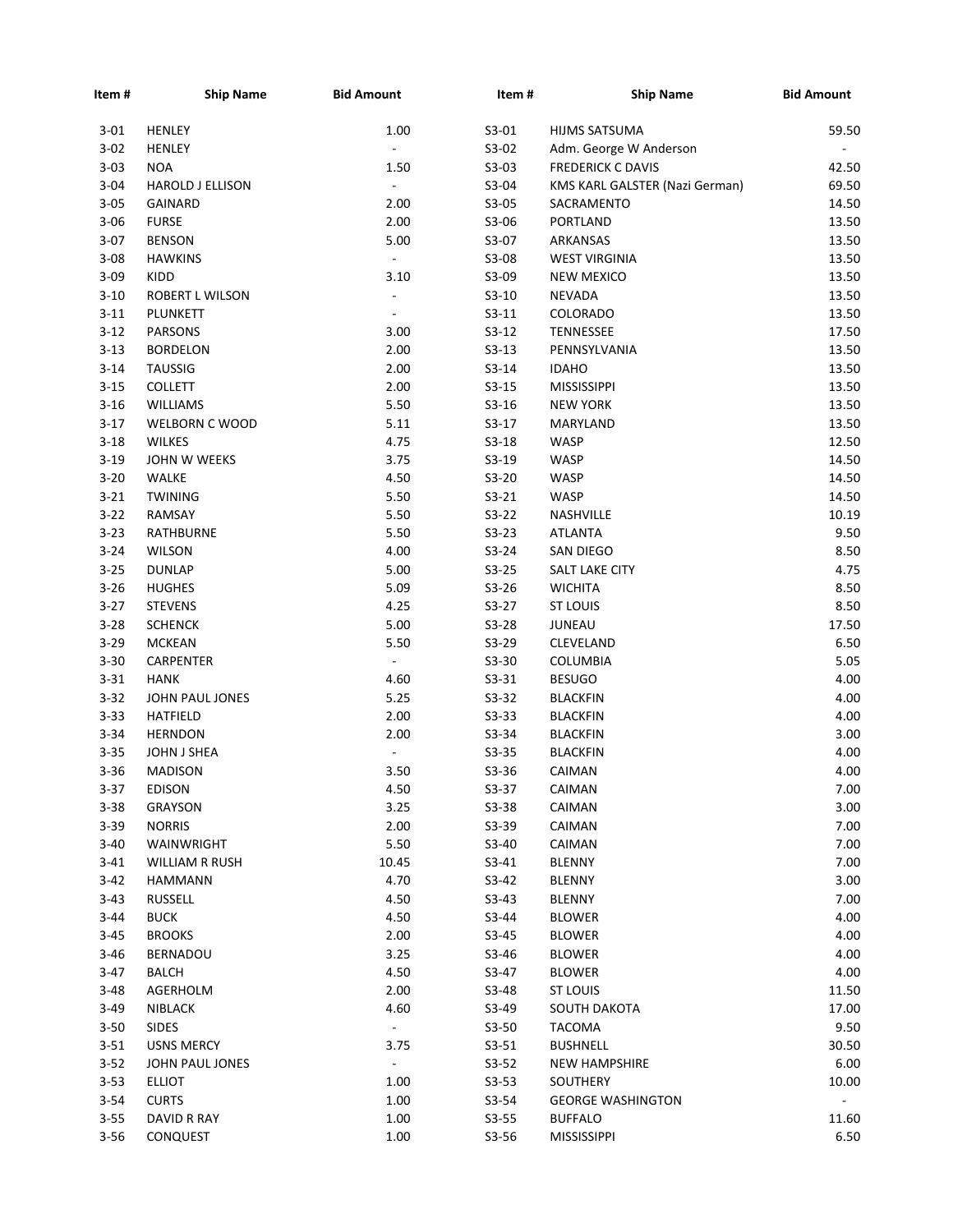| $3 - 57$             | <b>USNS REDSTONE</b>           | 3.50                     | $S3-57$          | SHAWMUT                            | 12.00                    |
|----------------------|--------------------------------|--------------------------|------------------|------------------------------------|--------------------------|
| $3 - 58$             | USNS MARINE FIDDLER            | 2.00                     | $S3-58$          | <b>NEWARK</b>                      | 12.00                    |
| $3 - 59$             | <b>USNS SHASTA</b>             | 2.00                     | $S3-59$          | PITTSBURGH                         |                          |
| $3 - 60$             | USNS AMERICAN EXPLORER         | 4.00                     | $S3-60$          | <b>BOISE</b>                       |                          |
| $3 - 61$             | USNS MIZAR                     | 5.50                     | $S3-61$          | DANIEL WEBSTER                     | 9.50                     |
| $3 - 62$             | <b>USNS MERCURY</b>            | 3.25                     | $S3-62$          | WOODROW WILSON                     | 9.50                     |
| $3 - 63$             | USNS RANGE TRACKER             | 3.75                     | $S3-63$          | <b>NATHAN HALE</b>                 | 8.00                     |
| $3 - 64$             | <b>USNS REDSTONE</b>           | ÷.                       | S3-64            | <b>JOHN ADAMS</b>                  | 9.50                     |
| $3 - 65$             | <b>USNS REDBUD</b>             | 5.50                     | $S3-65$          | <b>ANDREW JACKSON</b>              | 9.50                     |
| $3 - 66$             | <b>USNS BOYCE</b>              | 5.50                     | $S3-66$          | <b>WASHINGTON &amp; LINCOLN</b>    | 4.50                     |
| $3-67$               | <b>USNS GREENVILLE VICTORY</b> | 5.50                     | $S3-67$          | R E LEE/T ROOSEVELT                | 4.50                     |
| $3 - 68$             | <b>USNS KINGSPORT</b>          | 5.90                     | $S3-68$          | 2-SSBN printed FDCs                | 3.00                     |
| $3 - 69$             | <b>USNS ALATNA</b>             | 5.75                     | $S3-69$          | 2-G W CARVER printed covers        | 3.00                     |
| $3 - 70$             | <b>EDISTO</b>                  | 5.50                     | S3-70            | 2-EMORY S LAND prntd covers        |                          |
| $3 - 71$             | USNS SEA LIFT                  | 2.00                     | $S3-71$          | 2-EMORY S LAND prntd covers        |                          |
| $3 - 72$             | <b>BENICIA</b>                 | $\Box$                   | $S3-72$          | 2-FRANK CABLE prntd covers         |                          |
| $3 - 73$             | <b>BURTON ISLAND</b>           | 2.50                     | $S3-73$          | 2-FRANK CABLE prntd covers         |                          |
| $3 - 74$             | L Y SPEAR                      | $\overline{\phantom{a}}$ | $S3-74$          | 2-MCKEE printed covers             |                          |
| $3 - 75$             | <b>CCGS SPUME</b>              | 10.00                    | $S3-75$          | 2-MCKEE printed covers             |                          |
| $3 - 76$             | <b>RODNEY M DAVIS</b>          | 3.09                     | S3-76            | PATRICK HENRY                      | 2.50                     |
| $3-77$               | <b>KNM TRONDHEIM</b>           | 2.75                     | $S3-77$          | <b>ROBERT E LEE</b>                | 2.25                     |
| $3 - 78$             | <b>HONOLULU &amp; GATO</b>     | $\overline{\phantom{a}}$ | S3-78            | <b>HENRY CLAY</b>                  | 2.00                     |
| $3 - 79$             | PRESERVER                      | 2.50                     | S3-79            | ETHAN ALLEN                        | 2.50                     |
| $3 - 80$             | <b>OBSERVATION ISLAND</b>      | 1.00                     | S3-80            | <b>GEORGE WASHINGTON</b>           | 4.10                     |
| $3 - 81$             | <b>OBERON</b>                  | 2.00                     | $S3-81$          | SEATTLE (Navy rec'g ship Brooklyn) | 6.00                     |
| $3 - 82$             | <b>GUIDE</b>                   | 1.00                     | $S3-82$          |                                    | 6.00                     |
| $3 - 83$             |                                | 3.50                     | $S3-83$          | SEATTLE (Navy rec'g ship Brooklyn) | 6.00                     |
|                      | <b>BEALE</b>                   | $\overline{\phantom{a}}$ |                  | SEATTLE (Navy rec'g ship Brooklyn) |                          |
| $3 - 84$<br>$3 - 85$ | <b>GNS HEPHAISTOS</b>          | 5.50                     | S3-84<br>$S3-85$ | <b>USF CONSTITUTION</b>            | 2.00<br>5.50             |
|                      | <b>JDF MURASAME</b>            |                          |                  | USF CONSTITUTION                   |                          |
| $3 - 86$             | ROBERT K HUNTINGTON            | 2.00                     | S3-86            | USF CONSTITUTION                   | 3.00                     |
| $3 - 87$             | USNS SILAS BENT                | 2.00                     | $S3-87$          | <b>USF CONSTITUTION</b>            | 3.00                     |
| $3 - 88$             | <b>OUTPOST</b>                 | $\overline{\phantom{a}}$ | S3-88            | <b>USF CONSTITUTION</b>            | 5.00                     |
| $3 - 89$             | WACCAMAW                       | 1.00                     | S3-89            | <b>FULTON</b>                      | 3.00                     |
| $3 - 90$             | <b>DULUTH</b>                  | $\blacksquare$           | S3-90            | San Diego Section Base             | 5.00                     |
| $3 - 91$             | LOGAN                          | $\overline{\phantom{a}}$ | $S3-91$          | USN Amphib Base Little Creek       | 4.50                     |
| $3 - 92$             | <b>MOBILE</b>                  | $\overline{\phantom{a}}$ | $S3-92$          | PISCES IV                          | 5.50                     |
| $3 - 93$             | <b>UMPQUA</b>                  | 1.00                     | $S3-93$          | Rec Sta Nav Op Base San Pedro      | 5.50                     |
| $3 - 94$             | ORELLA                         | 2.00                     | S3-94            | Nav Air Sta Pensacola              | 2.00                     |
| $3 - 95$             | CASU 20                        | 5.50                     | S3-95            | <b>TULARE</b>                      | $\overline{\phantom{a}}$ |
| $3 - 96$             | <b>NORFOLK</b>                 | 1.00                     | S3-96            | HERBERT                            | 5.00                     |
| $3-97$               | <b>CORAL SEA</b>               | 2.00                     | S3-97            | <b>MISSISSIPPI</b>                 | 5.50                     |
| $3 - 98$             | <b>GLACIER</b>                 | 7.50                     | S3-98            | <b>USF CONSTITUTION</b>            | 2.00                     |
| $3 - 99$             | <b>KANSAS CITY</b>             | 3.00                     | S3-99            | <b>USF CONSTITUTION</b>            | 2.00                     |
| $3 - 100$            | <b>BARTON</b>                  | 4.10                     | S3-100           | <b>DALLAS</b>                      | 6.50                     |
| $3 - 101$            | <b>MT KATMAI</b>               | 3.60                     | S3-101           | <b>HUNLEY</b>                      | 2.50                     |
| $3 - 102$            | <b>ROTANIN</b>                 | 4.50                     | S3-102           | WINSLOW                            |                          |
| $3 - 103$            | PIEDMONT                       | 4.50                     | S3-103           | <b>BENSON</b>                      | 3.00                     |
| $3 - 104$            | RIGEL                          | 3.75                     | S3-104           | BALTIMORE                          | 4.60                     |
| $3 - 105$            | <b>ELIZABETH C STANTON</b>     | 4.85                     | S3-105           | <b>TALBOT</b>                      | 7.50                     |
| 3-106                | RAMAPO                         | 4.25                     | S3-106           | <b>MOFFETT</b>                     | 8.80                     |
| $3-107$              | RAPIDAN                        | 5.00                     | S3-107           | <b>TERROR</b>                      | 10.50                    |
| $3 - 108$            | RAIL                           | 3.50                     | S3-108           | <b>ERNEST G SMALL</b>              |                          |
| $3 - 109$            | RELIEF                         | 4.10                     | S3-109           | <b>MAYO</b>                        |                          |
| $3 - 110$            | RELIEF                         | 2.00                     | S3-110           | <b>MORRIS</b>                      | 3.00                     |
| $3 - 111$            | <b>CENTAURUS</b>               | 6.80                     | S3-111           | <b>CUMMINGS</b>                    | 3.00                     |
| $3 - 112$            | <b>GEN. ROBERT L HOWZE</b>     | 2.00                     | S3-112           | 2-r/s 1978 crossing equator covers | 3.50                     |
| $3 - 113$            | <b>HOIST</b>                   | 2.50                     | S3-113           | <b>IMPLICIT</b>                    |                          |
| $3 - 114$            | <b>MT VERNON</b>               | $\overline{\phantom{a}}$ | S3-114           | <b>ADROIT</b>                      |                          |